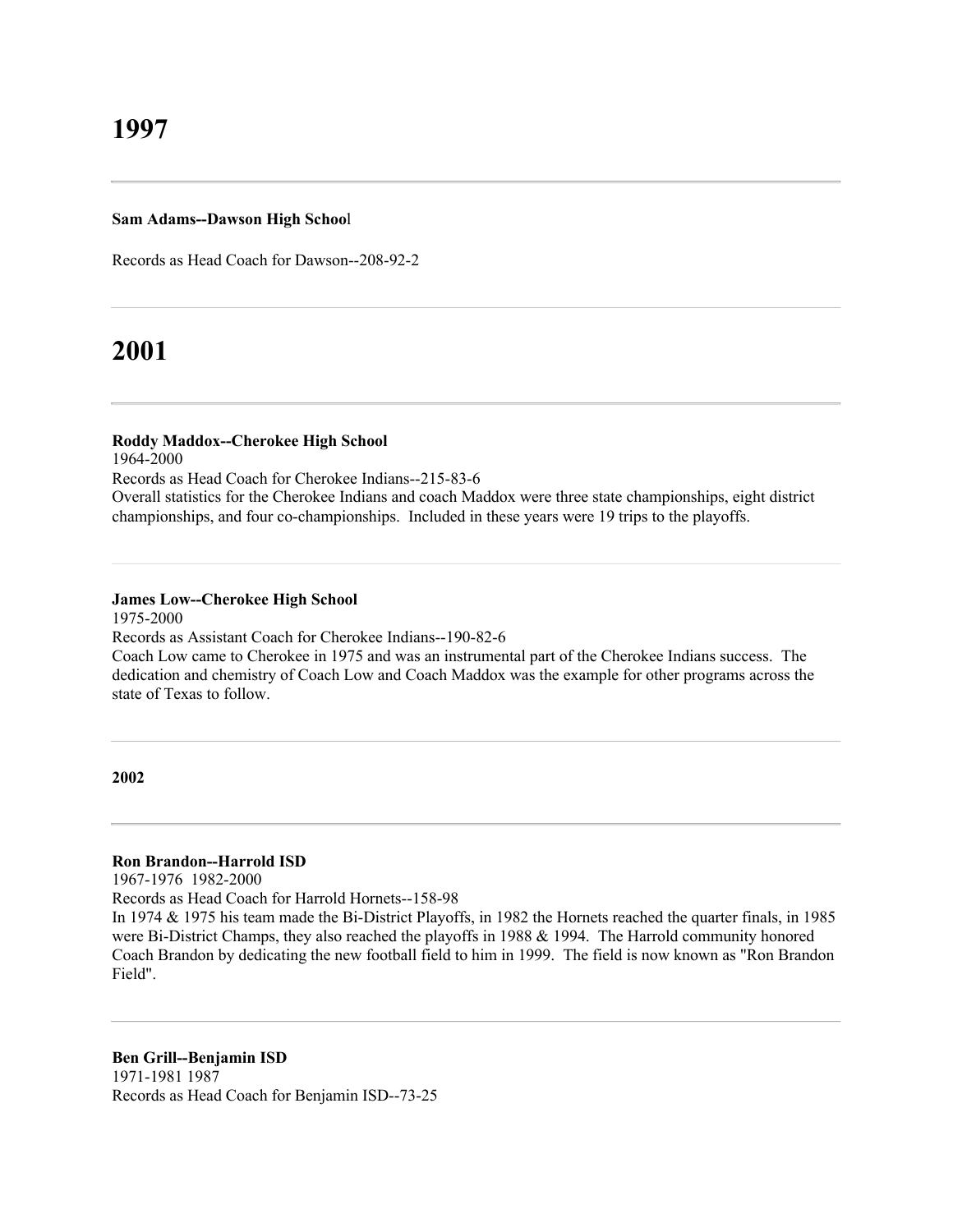In 1972 he coached at Carney High School in O'Brien TX under C.H. Underwood, this team won the 1st Six-Man State Championship. In 9 years his team achieved 5 District Championships, 3 Bi-District, 2 State Semi-Finalist honors, & 1 State Quarter Finalist honor. In his last season his team reached the State Quarter Finals.

#### **Lane Jackson--Highland ISD**

1979-1986

Records as Head Coach for Highland ISD--80-15

Coach Jackson coached his team to the State Finals in 1980 where they lost to Milford, followed by back to back State Championships in 82 & 83. As a head Coach he established an 84% winning percentage.

# **2003**

## **Grayum Hart**

1974-1986

Records as Head Coach for May ISD--90-16

Coach Hart became May ISD's head coach in 1974, and completed a combined record 90-16. He lead his team to a state Championship victory in 1977, was state runners-up in 1976 and 1985, and was semi-finalists in 1984. Hart also coached the All-Star game two times, and has been past Six-Man State Director, Vice-President and President.

### **Thomas Hyde**

1969-1971

Record as Head Coach for Highland ISD--90-35-2

From 1969 to 1978, he was the football and trach coach at Highland High School. He retired with a 90-35-2 record, having led his team to six playoff appearances (winning five district Championships) and a regional Championship in 1971. He also coached the West All-Star Game in Brownwood, TX in 1972.

## **Boyd Lowry**

1964-1977

Record as Head Coach for Gordon ISD--89-41

From 1964 to 1977, Lowry coached at Gordon High School with a 89-41 record, leading his team to the regional Championship in 1967 and to the district Championship in 1974. He Coached the East Football Squad at the All-Star game in Abilene in 1966.

**John Wesley Massengale** Mid 50's Record as Head Coach--76-31-1 Coach Massengale moved to Sidney to serve as principal and head football coach. Coach Massengale led the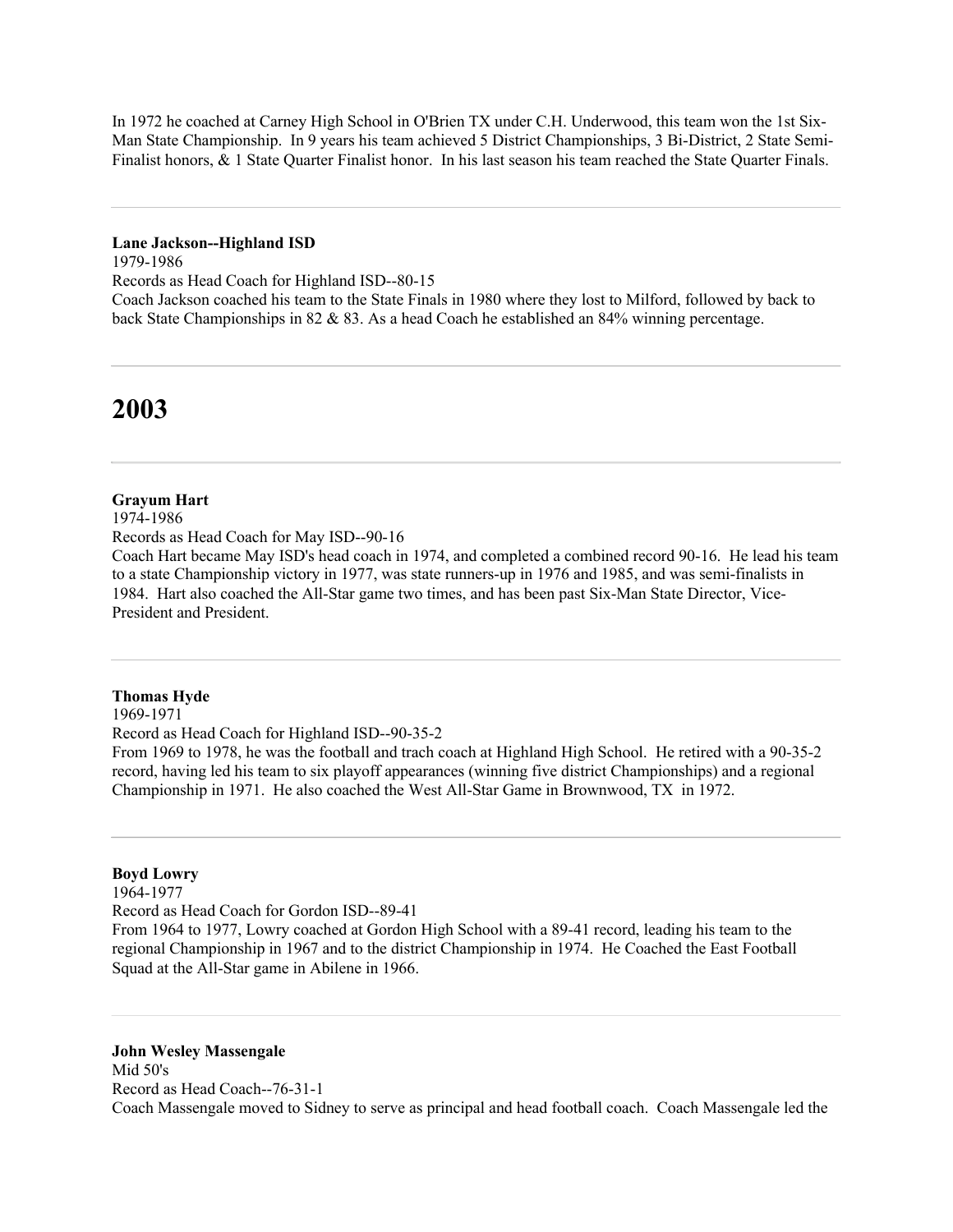Eagles to three district titles, three district Championships, one regional crown and also coached boys/girls basketball and track in his six years at Sidney. In his ten year football coaching career, John Wesley Massengale amassed a total of 76-31-1, 5 district Championships, and three regional Championships in an era before six-man football determined a state Champion. Massengale coached in the 1958 Six-Man All-Star game in Abilene, leading the East team to a 38-16 victory.

#### **Danny Medina**

1986-1993 Varsity Coach

Record as Head Coach for Fort Hancock ISD--109-8

He began his coaching career in 1975 in Fort Hancock ISD as head boys basketball coach, head track coach, and assistant football coach. His Six-Man coaching career began in 1985 as a junior high coach, moving to varsity coach in 1986 to 1993. Medina compiled a record of 109-8 in Six-Man, winning five state Championships from 1986-1992. Taking runner up in state in 1992, Coach Medina consectively won four Championships compiling a 70-0 record. In 1989, Medina coached the Six-Man All-Stars in which they won 8-6.

## **C.H. Mims**

1953-1969

Record as Head Coach for Iredell ISD

In 1953, he became a coach at Iredell High School, as well as high school principal. In the 1960s, the football team continually brought home Championships: bi-district in 1965 and district in 1967, 1968, and 1969. Coach Mims' most prized trophies were the Sportsmanship awards received by his various teams and individual players.

#### **Phil Mitchell**

1981-1992

Record as Head Coach for Jayton-Girard ISD--90-20

Coach Mitchell coached at Jayton-Girard ISD from 1981 to 1992. During his nine years as head football coach, Mitchell led his teams to a combined 90-20 record, winning state Championships in 1984 and 1985, and taking runner-up in state in 1989. He also led his team to the state semi-finals in 1986 and 1987. Coach Mitchell left Jayton during the summer of 1992 and was hired by Moran ISD. During the fall of 1992, he led Moran to a playoff birth and a bi-district victory, the first in the school's history. Mitchell is also credited with creating and popularizing the "J-bird" offense.

#### **Henry M Strauch**

Record as Head Coach--188-126-1

Coach Strauch has been in education for forty-one years. He's coached varsity football for thirty-three years, starting two of those programs (Covington in 1965 and Aquilla in 1966). During his coaching tenure, he led his teams to seven district runners-up, three district Championships, four bi-district Championships, two regional Championships (one of which was an undefeated season in 1969 at Aquilla) and one state quarter final appearance. Strauch is known as the creator of the "Spinning T" offense.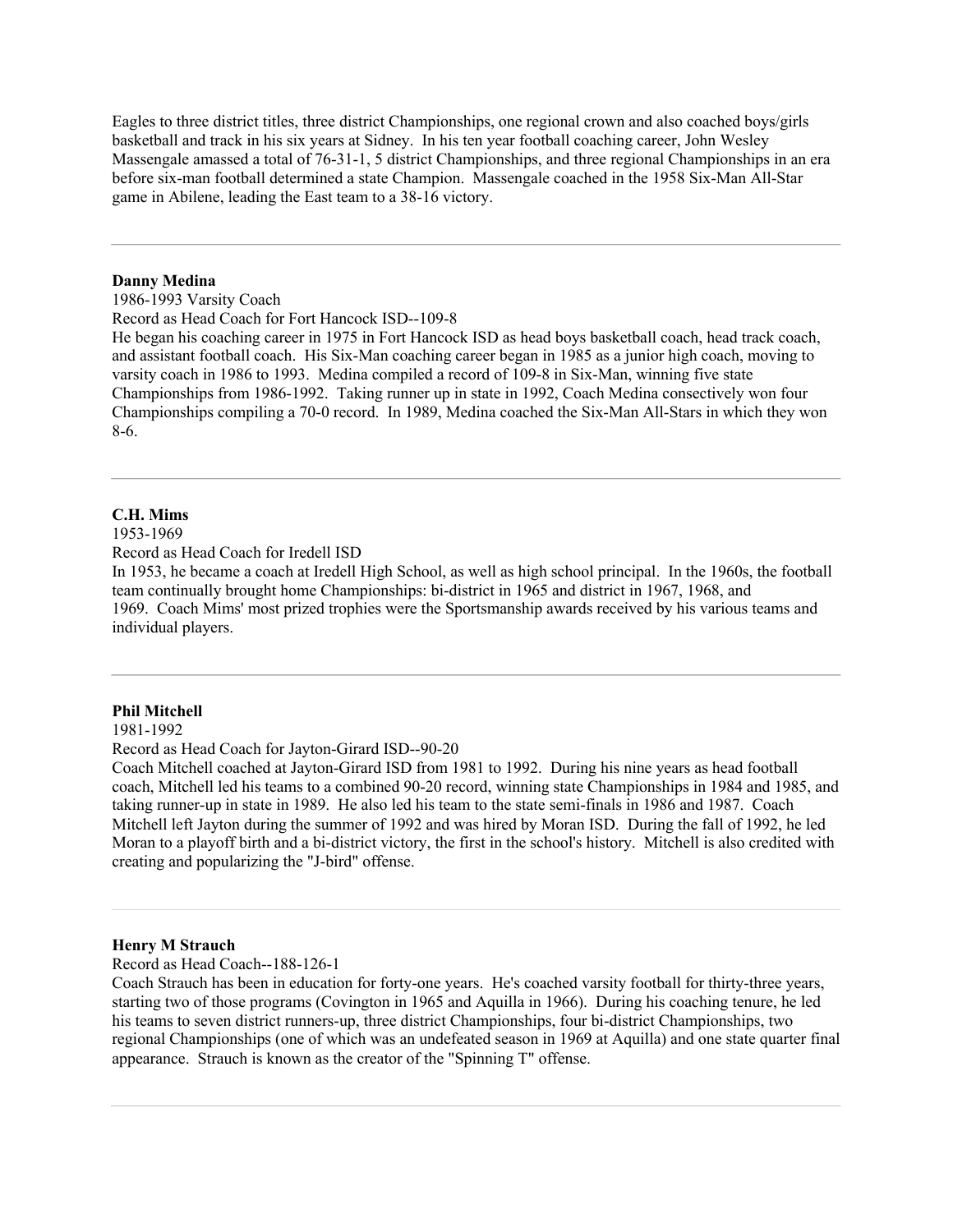### **Harold W. McGehee**

Record as a Head Coach--?

Harold served as a teacher, coach, and school administrator during his 36 years in public school service. In his coaching career he had multiple district champions in basketball and 300 plus wins. Harold coached several football district championship teams; bi-district champion teams in both 6 and 8 man competition. Harold served as President, Vice-President in both the Texas 6 & 8 man coaches associtations, and Executive Secretary of the 6man association for several years. He was also the West All-Star Basketball coach in 1961.

#### **Paul Pasqua**

Record as Head Coach @ Marathon 55-7

Paul was chosen because of his coaching ability as well as his dedication to the education of children. As one of the most winning coaches in Six Man history he developed winning teams in Alpine I.S.D., Marathon I.S.D., Fort Stockton I.S.D., and Dallas I.S.D. Winning the state championship in 1974 in Marathon, Texas and bringing this title to the Mustangs, he remembers as being the highlight of his coaching career. While coaching in marathon his record was 55 wins and 7 losses. These young men that he coach have gone on to be very successful in the Six Man ranks. Jack Shelley, Billy Barnett, and David Donnell have coached state championship teams, or teams that have played for the state championship.

# **2005**

#### **Larry Pruitt**

Record as Head Coach @ Jonesboro--186-92-3 Jonesboro High School, 1977-2002 Playoffs 19 times in 25 years Reached the playoffs in 15 consecutive years 47 Game District Winning streak 10 wins or more in 8 seasons

#### **Chet Forehand**

Record as Head Coach @ Rochester--81-31-1 Player at Weinert (57-60) Outscored in only one game 3 Regional Championships Defensive MVP in 1961 All-Star Game Coach at Weinert (67-86) '84 Team made State playoffs '85 Team made the Semi-Finals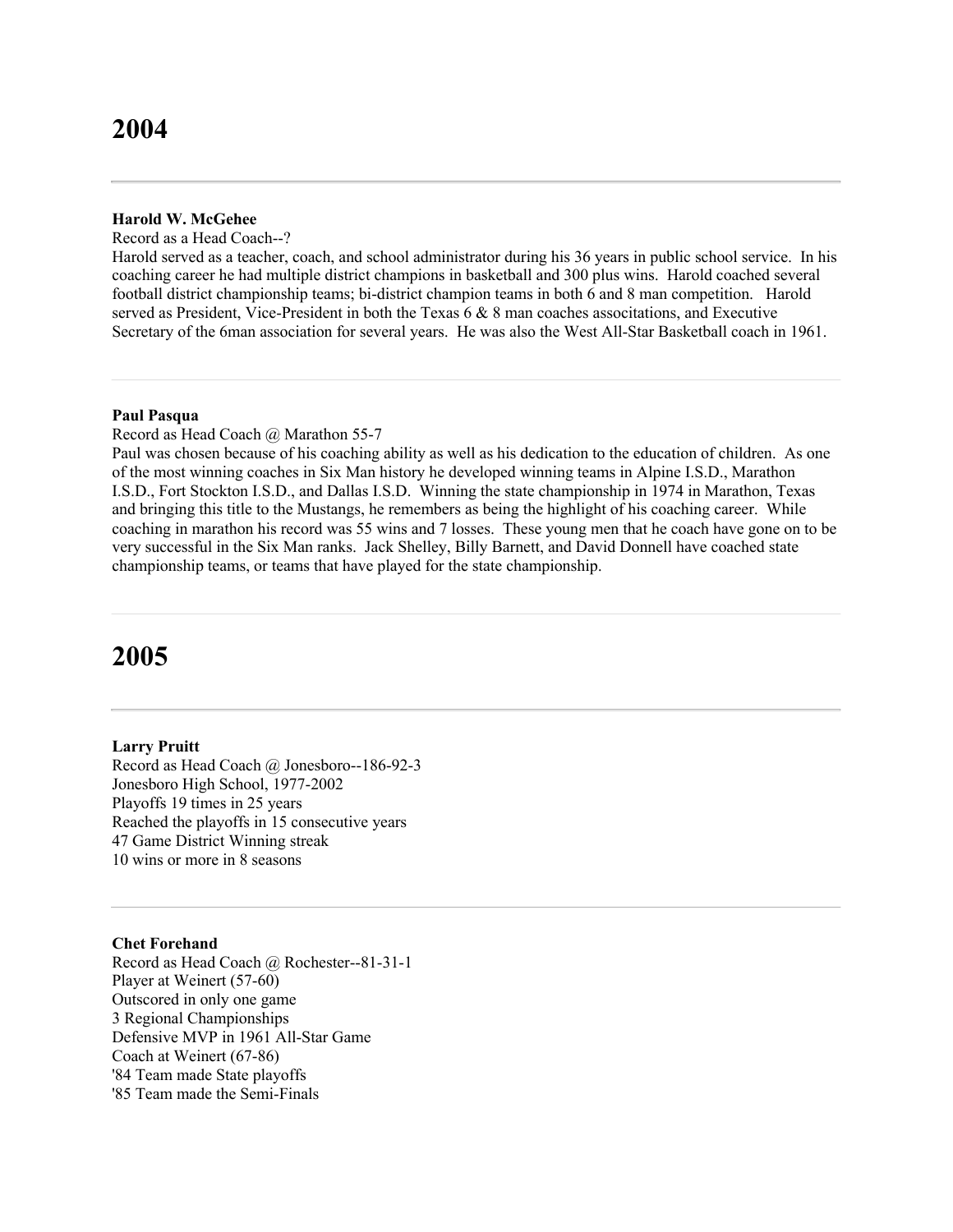District Runner-up 2 years District Champs 6 years Bi-District Champs 5 years

#### **Harvey Wellman**

Record as Head Coach @ Guthrie--199-92-1 38 years coaching experience 28 years as head coach (10 years @ Wellman; 18 years @ Guthrie) Zone Champion-Wellman ISD 7 District Championships-Guthrie ISD 1 District Co-Championship-Guthrie ISD 1 District Tri-Championship-Guthrie ISD 6 Bi-District Championships-Guthrie ISD 3 Regional Championships-Guthrie ISD 2 Quarterfinal Championships-Guthrie ISD HONORS: South Plains Six-Man Coach of the Year-Lubbock AJ Coach Who Makes A Difference- Fox Sports Network NFL Films-Football America

# **2006**

## **Wilford "Sonny" Arthur**

Head Coach @ Jayton

Wilford Arthur started coaching in 1952. He coached six-man football in Jayton for six years (1952- 1959). His worst year was in 1952 when his team went 7-3. He then coached eight-man football in Jayton for six years (1958-1963). During this time, he coached his team to 44 straight wins. Later, from 1964-1966, he coached eleven-man football in Jayton. He then coached eleven-man football in Ropesville from 1967- 1972. It was there that he achieved his lifetime record of 73% wins.

### **Nelson Campbell**

Record as head coach 247-61-2 Gordon Longhorns and Strawn Greyhounds **High School:** All District Offense 1965-67 All District Defense 1967 Team Won Regional 1967 All Star Representative 1968 Received 4-Year Scholarship to T.C.U in Football 1968-72 **Coaching:** Served as Head Coach and Principal of Strawn High School 1977-1981 Record while at Strawn was 34-8

 Went to State Semi-Finalist 1979 Served as Head Coach and Principal of Gordon High School 1981-2004 Record while at Gordon was 213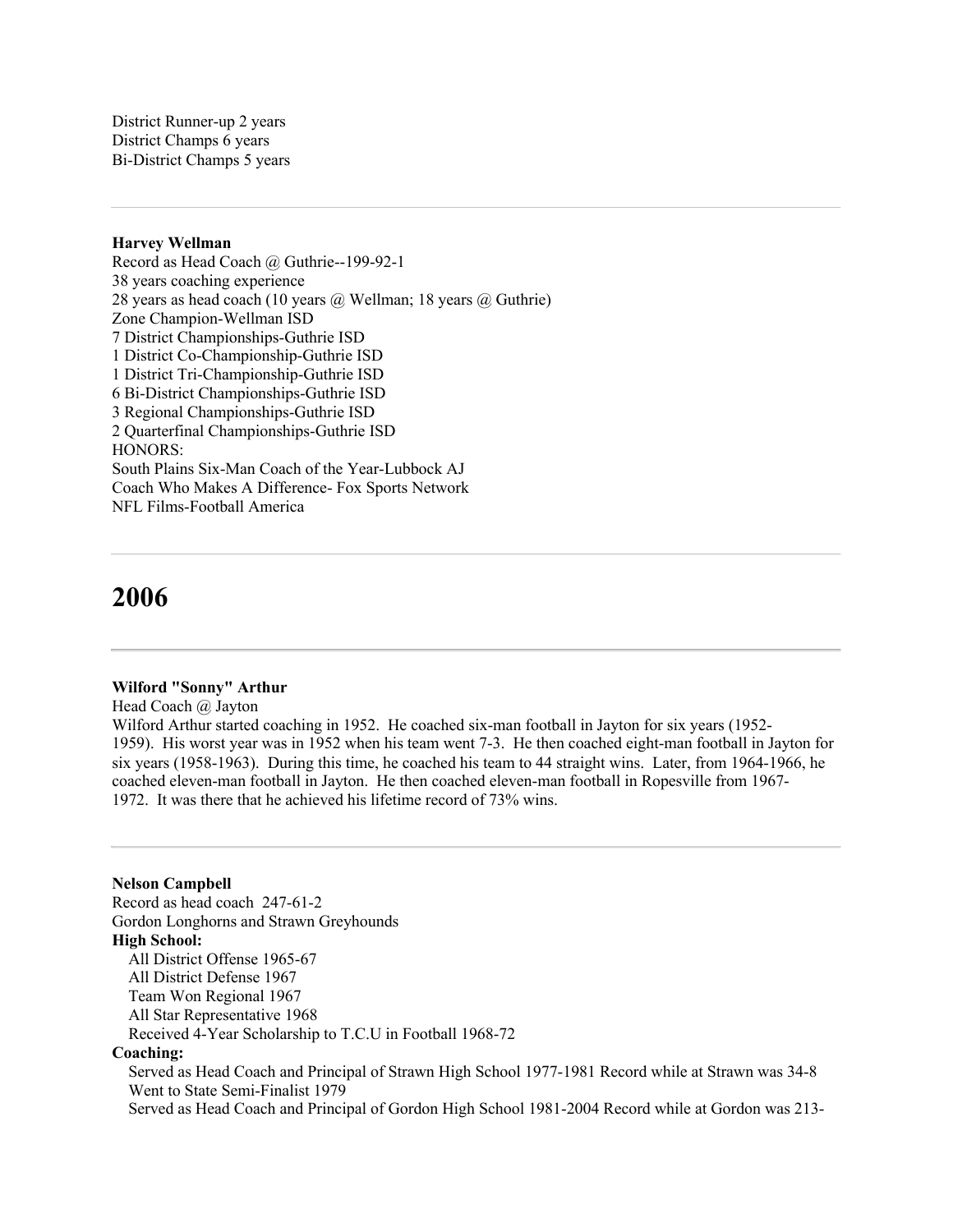53-2 Overall Coaching Record: 247-61-2 19 Times in the Playoffs 14 District Championships 4 Times to the State Semi-Finals 2 State Championships Retired with the most coaching victories in the history of six-man football and is currently second on that list.

**Coach Doug Gore**

Head Coach @ Rochester

In 1982 started the 6-Man program at Rochester High School. Reached the semi-finals in 1986 before falling to a great Christoval team. Gore's coaching highlight at Rochester came in the summer of 1987 when selected to coach the All Star game in Stephenville. The Gorrillas were undefeated in district play for 3 consecutive years. Doug had his first Undefeated team at Trent and was ranked # 2 in the state before falling to perennial state champion, # 1 Fort Hancock in the quaterfinals. In 2003 Doug recorded his 122nd win. Doug served the association as Treasurer for 4 years.

# **2007**

#### **Jack Shely**

Head Coach @ Amherst As a Head Coach compiled a record of 159-78-3, with State Championships in 1994 and 1995. As an Assistant Coach contributed to a combined record of 57-15, with a State Championship apperarnce in 2003 while at Sanderson. Named South Plains Coach of the Year in 1985 and 1993 Amarillo Globe News Coach of the Year in 1985 Henderson County Coach of the Year 1991 Recipient of the Sam Adams Award in 1995 Coached in the Six-Man All Star Game in 1986, 1995, and assisted in 2003 Served as director for the Six-Man Coaches Association and as Executive Secretary for 16 years.

# **2008**

### **Billy Barnett**

Record as Head Coach 126-27 Head Coach @ Christoval From 1988-1999, Billy Barnett had an outstanding career as a six-man coach, he finished his career with a record of 126-27, led his team to the playoffs 11 out of 12 years. As either head or assistant coach was part of the state runner up five times.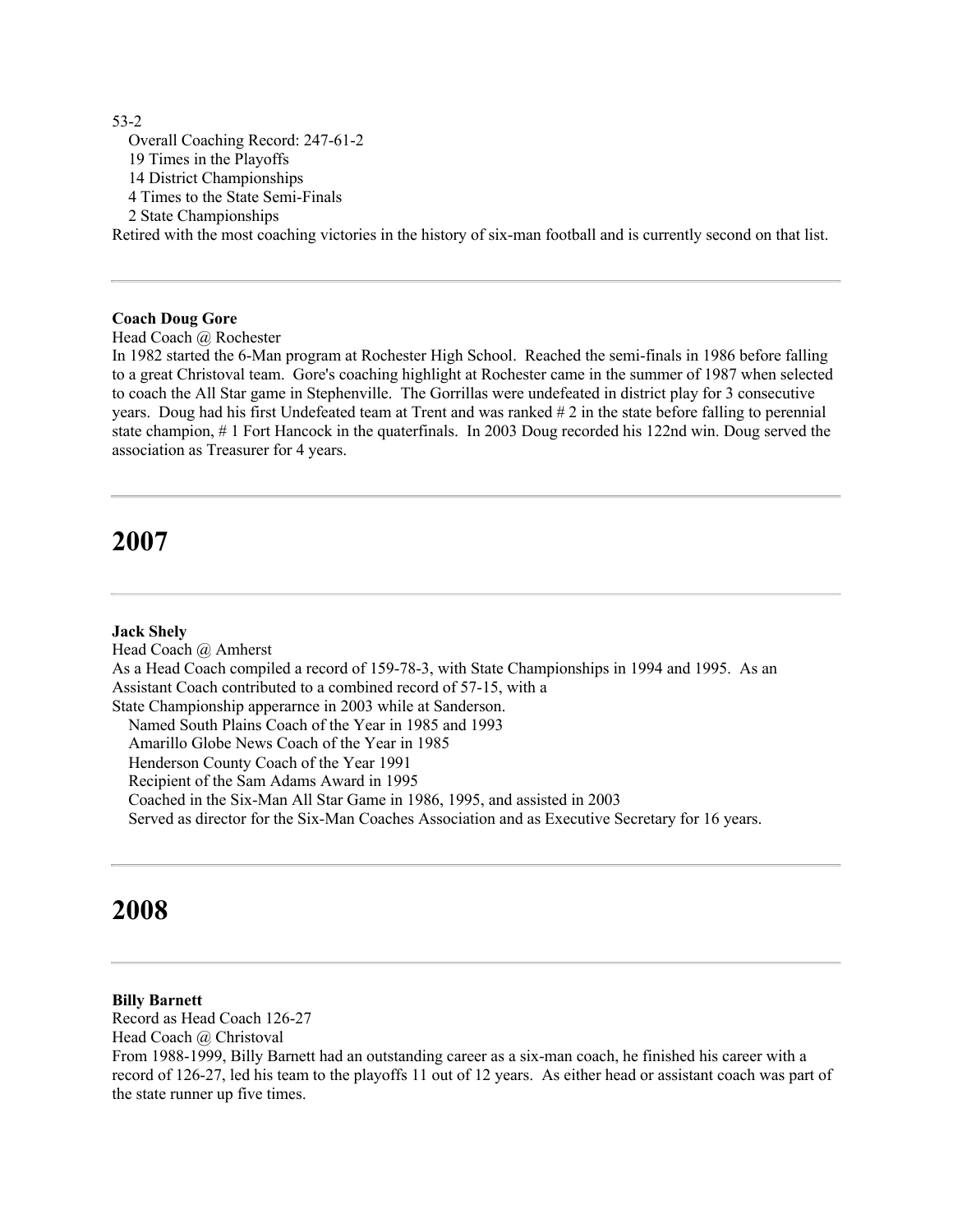Coaching Career: 1988-1992 Head Coach Christoval 1988-State Semifinal Game 1989-State Semifinal Game 1990-State Championship Game 1990- Coached West All Stars 1991-State Championship Game 1992-State Semifinal Game 1993 Head Coach Dell City 1993-State Championship Game 1994-1999 Head Coach Sands 1994-Regional 1995-Quarterfinals 1997-Quarterfinals 1998-Regional 1999-Regional

## **Jim Hauk**

Record as Head Coach 67-37-1 Head Coach @ Buckholts Hauk was named head coach in 1962 after two years as an assistant at Buckholts. He lead Buckholts to a 67- 37-1 record over 11 Seasons. In 1964 and 65 the Badgers went 22-0 winning back to back regional championships, in a time when Regional was as far as a team could go in 6 man football.. Hauk was quite the innovator in his time introducing the wing T to 6 man football after running the single wing at Cameron. Another head ache for opponents was the "Buckholts Spread" . Coaching Career highlights:

 1964-Regional Champions 11-0 1965-Regional Champions 11-0

#### **Clarence Spieker**

Record as Head Coach 118-56 Head Coach @ Hermleigh & Newcastle 1974-1990 Head Coach Hermleigh and Newcastle 3 Appearances in State Quarterfinals 1 Appearance in State Semi-Final 7 Play-Off Appearances District Director of Six Man Coaches Association 8 years President of Six Man Coaches Association 2 terms Coached Six Man All-Star Game 1983

# **2009**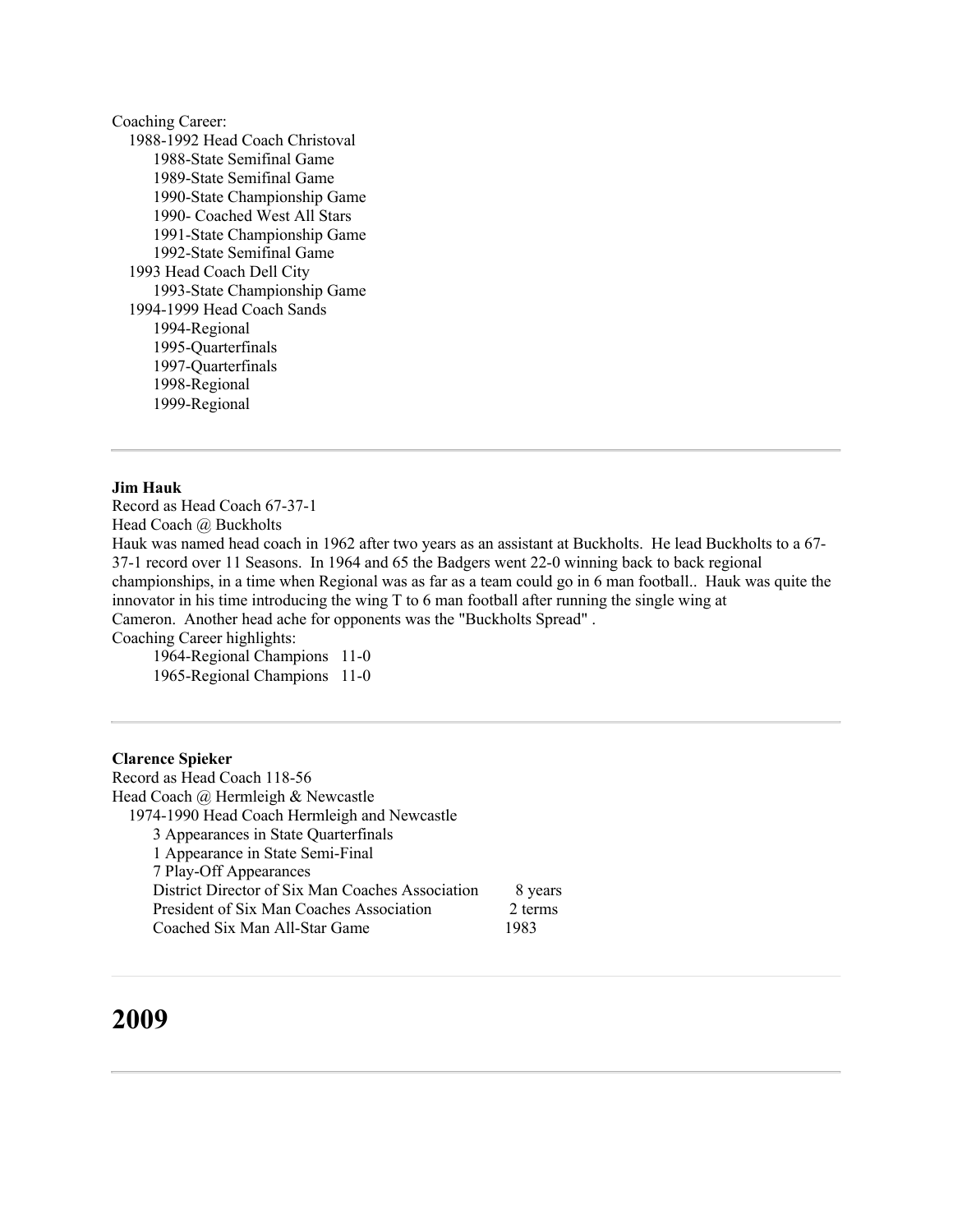#### **Jerry Miller**

Record as Head Coach 277-164-5

Head Coach @ McLean

Coach Jerry Miller graduated from Guthrie in 1956 where he had a very successful football career that led him to continue playing at Howard Payne. There, he played

wide receiver and outside linebacker and received All-American honors as a defensive end his senior year. He was then drafted by the Denver Broncos, but due to injury,

his playing career was cut short. Miller inspired and coached many players in Hobbs, Guthrie, Ira, Patton Springs, Klondike, Center Point, Whitharral, Christoval, Higgins, Blackwell, McLean, Dell City, Sidney, Chillicothe, Gustine and Loraine throughout his coaching career. His lifetime record is 277-164-5, including 12 District Championships, 12 Bi-District Championships, 6 Regional Championships, and 4 State Semi-Finalist wins. This remarkable coaching career makes him the winningest coach in Texas 6-Man history. He was active in the TSMCA for 43 years, was a district director for 8 years, information director for 16 years.

### **William Leon "Diddle" Young**

Record as Head Coach 89-24-2

Head Coach @ Water Valley

After completing an outstanding high school career as a Six-Man football and basektball star at Water Valley High School, he received a scholarship for both sports, as well as baseball at Eastern New Mexico University where he continued his athletic sucess. William set a school record in the 1943-44 season with 27 wins and only 1 loss. While at Fort Davis in 1952-53 his team was the Regional Champion which was as far as they played at the time. At Sterling City in 1954 and 1956 they were Regional Champions and in 1957 District Champions.

## **Donald Story**

Record as Head Coach 96-55 Head Coach @ Gustine Achievements and Awards Old Glory High School (Where Donald attended high school) 1950-51 Received 1 All-Tournament Award 1951-52 Received 2 All-Tournamnet Awards Won All-District Basketball Player Won All-District Baseball Pitcher Played in All Star Six-Man Coaching School at San Angelo State College All Star Coaching Apperances: 1984: Coached the All Star Six-Man Football Team at Tarleton State College 1986: Coached the All Star Six-Man Basketball Team at Tarleton State College Overall Coaching Record: Football 96-55 1 District Co-Championship 6 District Championships 3 District Runner-Ups 1 State Quarter Finalist 1 State Semi-Finalist Boys Basketball 226-107 6 District Championships 5 Bi-District Championships 1 Pre-Regional Game Apperance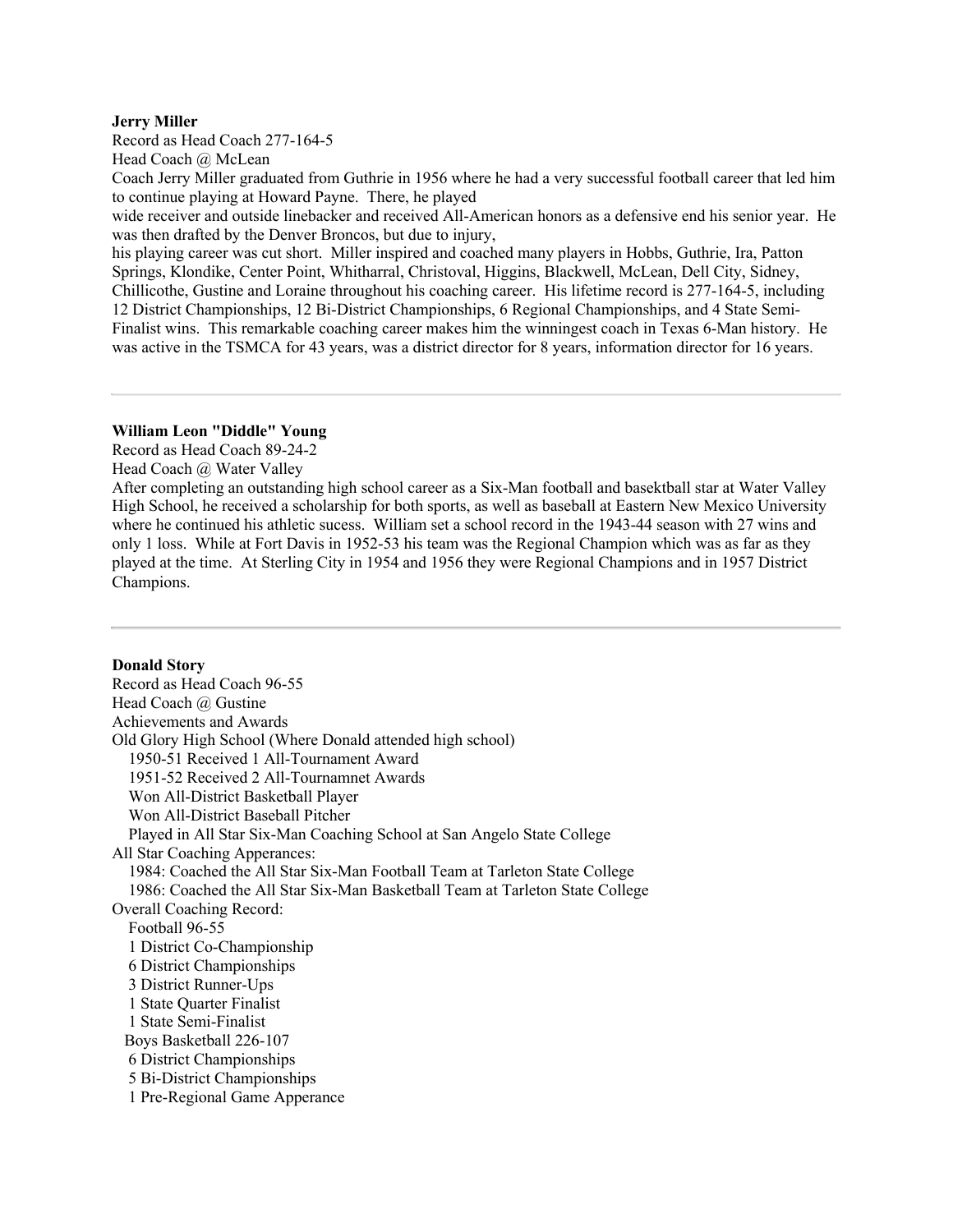### **Eddie James**

Record as Head Coach 45-11 Head Coach @ Borden County Coach James taught each of his students/athletes to have a positive attitude, to demonstrate integrity, honesty and sportsmanship in all situations while living their lives to the fullest yet being accountable for their actions. Coach James utilzed the talents of the entire student body, from the athletes to the water boys, the cheerleaders to the parents; all were important to a winning attitude. Overall Coaching Records: Borden County High School 1953-62 Football 3 year record 45-11 1957-58 Regional Champions 1958-59 Co-Regional Champions 1959-60 Regional Finalists Basketball 6-time consecutive District Championships from the 1954-55 to the 1959-60 seasons.

# **2010**

### **Cliff Gilmore**

Record as Head Coach: 107-65

Head Coach @ Valley

Cliff Gilmore played high schoool football from 1973-76 at Harrold, Texas, under 2002 Hall of Fame inductee, Ronnie Brandon. During his sophomore and junior years, he helped the Hornets reach the eight-man state semi-final each year. His senior year he was introduced to Six-Man football as eight man was done away with that year by the UIL. In 1976, the Hornets fell in the semi-final to Vance Jones's Marathon team. Vance went on to win his first state championship the next week. That summer, Cliff Played in the All-Star game held in Brownwood coached by Hall of Fame member, Lane Jackson. After coaching at Northside, Goree, and Turkey, Gilmore took the coaching position at Valley, and led them to a 41-17 record, with four playoff births and one trip to the quarterfinals in 1991. In 1994, Coach Gilmore moved his family to Milford, Texas. That year, he led the Milford Bulldogs to a 14-1 record and a spot in the state championship. In 2000, he moved to Bryson, Texas, Bryson was playing Six-Man for the first time. In three years at Bryson, the Cowboys went 20-7. In 2002, Coach Gilmore stepped away from coaching to pursue a career in school administration. Coach Gilmore has been a member of the Six-Man Coaches Association for 24 years. He served on the board of directors for 10 years, served as regional and state directors, and Hall of Fame Director for two years.

Overall Coaching Record: 107-65

1991 Amarillo Globe News Coach of the Year

1993 Amarillo Globe News Coach of the Year

1994 Associated Press Co-Coach of the Year

1994 Waco Tribune Coach of the Year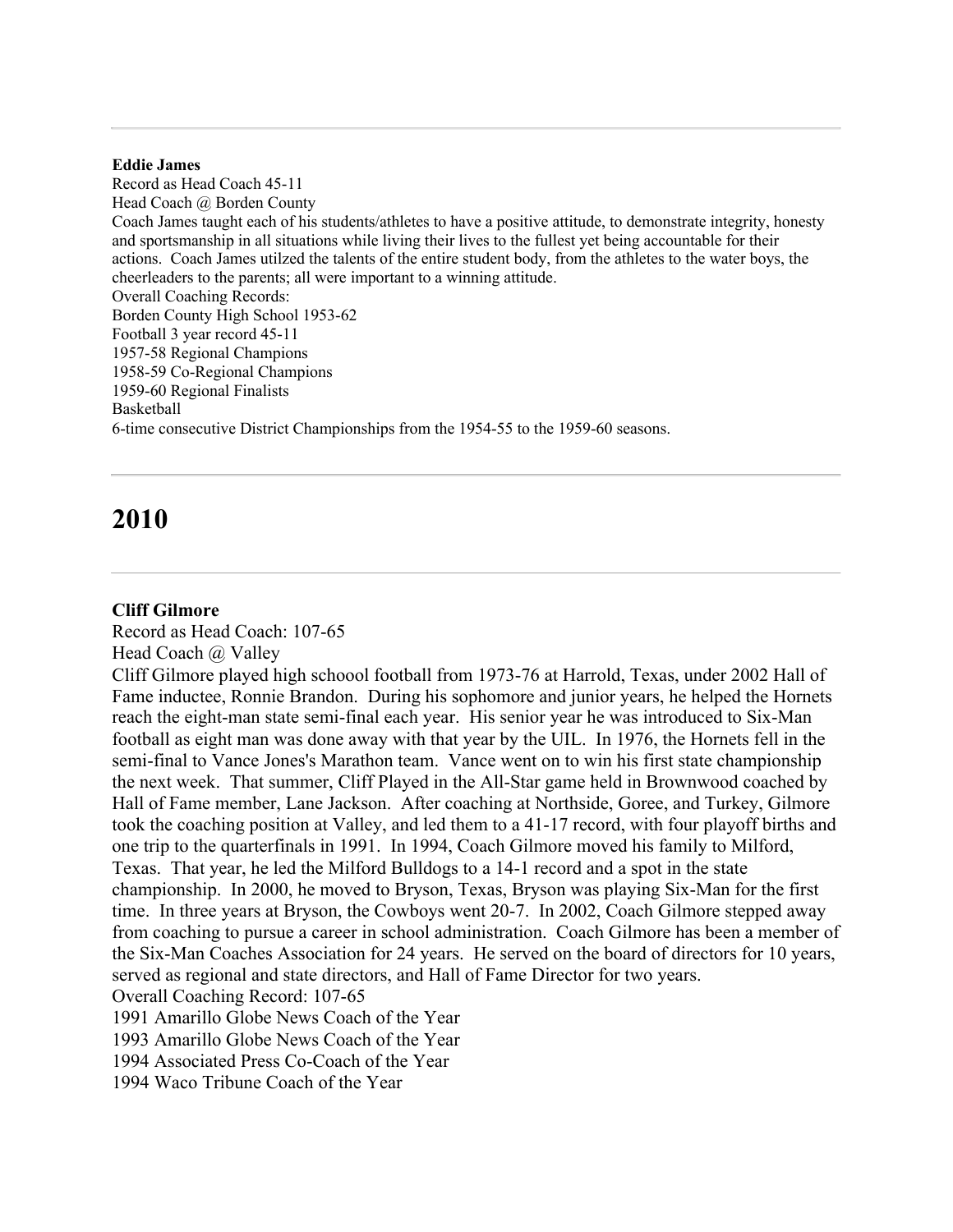### **Ken Hoskins**

Record as Head Coach: 74-12 Head Coach @ Whitharral

Ken Served as head coach at Whitharral High School for five years. His record was 55-7, which included five district titles, one semi-final appearance and a state championship in 2001. He also served as head coach at Garden City for three years. The last two were spent coaching Garden City in their first two years of Six-Man. His reocrd was 19-5 with two district titles and one bi-district title. The seven teams that he coached never lost a district game.

# **2011 Inductees**

#### **C.H. Underwood**

Record as Head Coach: 40-3 Head Coach @ O'Brien

It's commonly said about good coaches that "he wrote the book on it" well Coach Underwood did. As a head varsity Six-Man football coach, his teams lost only one regular season game in four years, establishing a record of 40 wins and 3 losses while winning the first State Championship awarded to Texas Six-Man teams in 1972. His teams used the first true triple option offense in Six-Man, the "O'Brien Veer." He served as head coach in 1973 during the Texas Six-Man All-Star Football Game in Brownwood. In 1997 he was inducted into the Six-Man All-American Bowl Hall of Fame. In 1998 he was assistant coach for the Texas Association of Basketball Coaches Class A-3A All Star Basketball Game in San Antonio. He was also awarded the TABC Milestone Award for over 300 wins as a head varsity basketball coach with a record of 356 wins and 157 losses. In 1974 he authored the book Texas Six-Man Football.

#### **Robert Lee**

Record as Head Coach: 189-73-0 Head Coach @ Zephyr

Robert Lee loves the game of football. More than the game, he loves coaching the game. In the 23 years Lee's coached Six-Man football, he tallied a record of 189-73-0, in rural Texas town - Pottsville, Gustine, Mullin, Moran, and Zephyr - and when he retired was the ninth "winningest Texas Six-Man coach of all time." His record includes 13 district championships, four second place district finishes, and making it to the State Championship game three times. David Whisenhunt, superintendent at Zephyr, declares Lee has probably forgotten more about the game of Six-Man football than most people will ever know. "I like to tell my students and players, no matter how bad things look or how down they feel about school, they need to enjoy today because life can and will get a lot harder." Lee said. "If I have learned anything from my experiences growing up it would be you can't ever be over prepared for anything in life." Leaving on a winning season, Lee said he'd miss the game a lot and the kids, a lot more.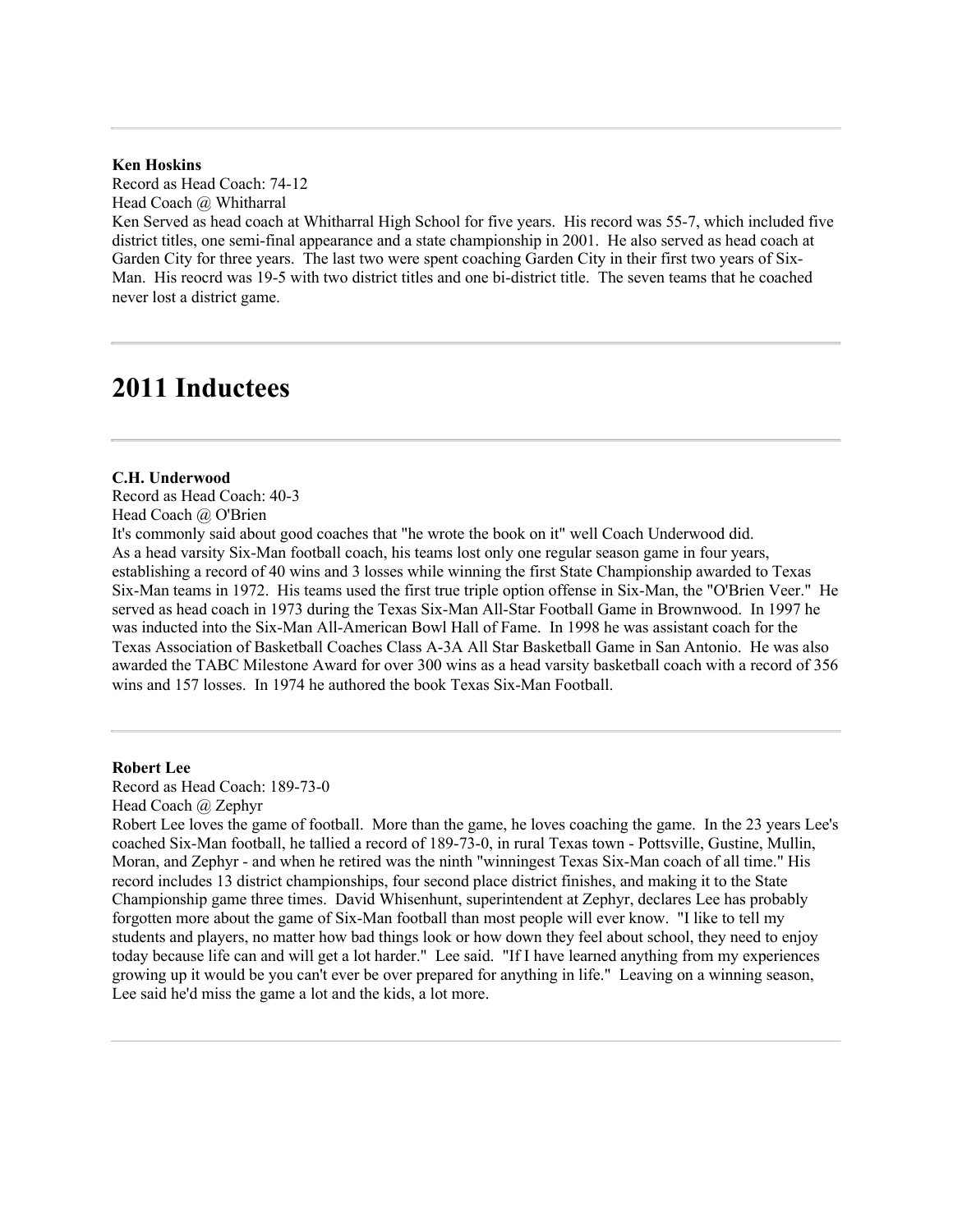# *2013*

#### **Leonard Buffe**

Record as Head Coach: 157-76-0 Head Coach @ Mullin

In 1977, Leonard began his career at Star ISD where he spent four years and learned from one of the best, Grant Tidwell. In 1981, the Tigers won the district championship in football. Leonard left teaching and coaching for eight years to run the family farm and ranch. He returned to coaching in 1991 at Mullin ISD. While at Mullin, he had four district championships, four bi-district championships and two regional championships. He also coached track, winning numerous district championships with many regional qualifiers in both boys and girls and several state qualifiers. He also coached tennis and golf with regional and state qualifiers in both sports. In 2000, he started a two year stent in Cherokee ISD. The first year the football team made the playoffs. The Indians also made the playoffs in basketball that year.

1994 Mullin Bi-District Champions, defeated Panther Creek 60 -14, Regional Champs defeating, Woodson 56- 18, Losing a hard fought Quarterfinal to Milford 32-30 in Hamilton. (Milford went on to play in the state championship).

1995 Mullin Bi-District Champions, defeated Blackwell 46-0, Regional Champs, defeating Woodson 52-45, Losing again to Milford 32-27. (Milford went on to play in the state championship).

*1997 Mullin Bi-District Champions, defeated Richland Springs 38-32, Losing to Panther Creek at Regional's 58-26.*

*1998 Mullin Bi-District Champions, defeated Cherokee 42-28, Losing to Trinidad at Regional's 52-6.*

# *2014*

### **Doyle Clawson**

Record as Head Coach 81-27-1

Head Coach at Dell City, Brooksmith, and Richland Springs.

Defensive Coordinator at Panther Creek for two State Championship teams.

Doyle Clawson teamed with Alan Luker and Jerry Christmas to stop the juggernaut that was Fort Hancock (who had won four consecutive State Championships and five of six entering the 1992 season), and win back to back State Championships with the Panther Creek Panthers in 1992 and 1993. Doyle then laid the foundation for the Richland Springs Coyotes to become the team of the decade for the 2000s. He hired Jerry Burkhart and Harley Ethridge to work with him and together they would reach the State Semi-Finals twice and the State Championship once, losing to Whitharral 27 to 20 in a hard fought game in Sweetwater Texas. Perhaps Doyle's greatest accomplishment was his 51 defense, which was a very in your face style of Man to Man defense that was copied by many coaches around the state.

**Jim Coleman** Record as Head Coach 103-45-3 Head Coach at Tolar